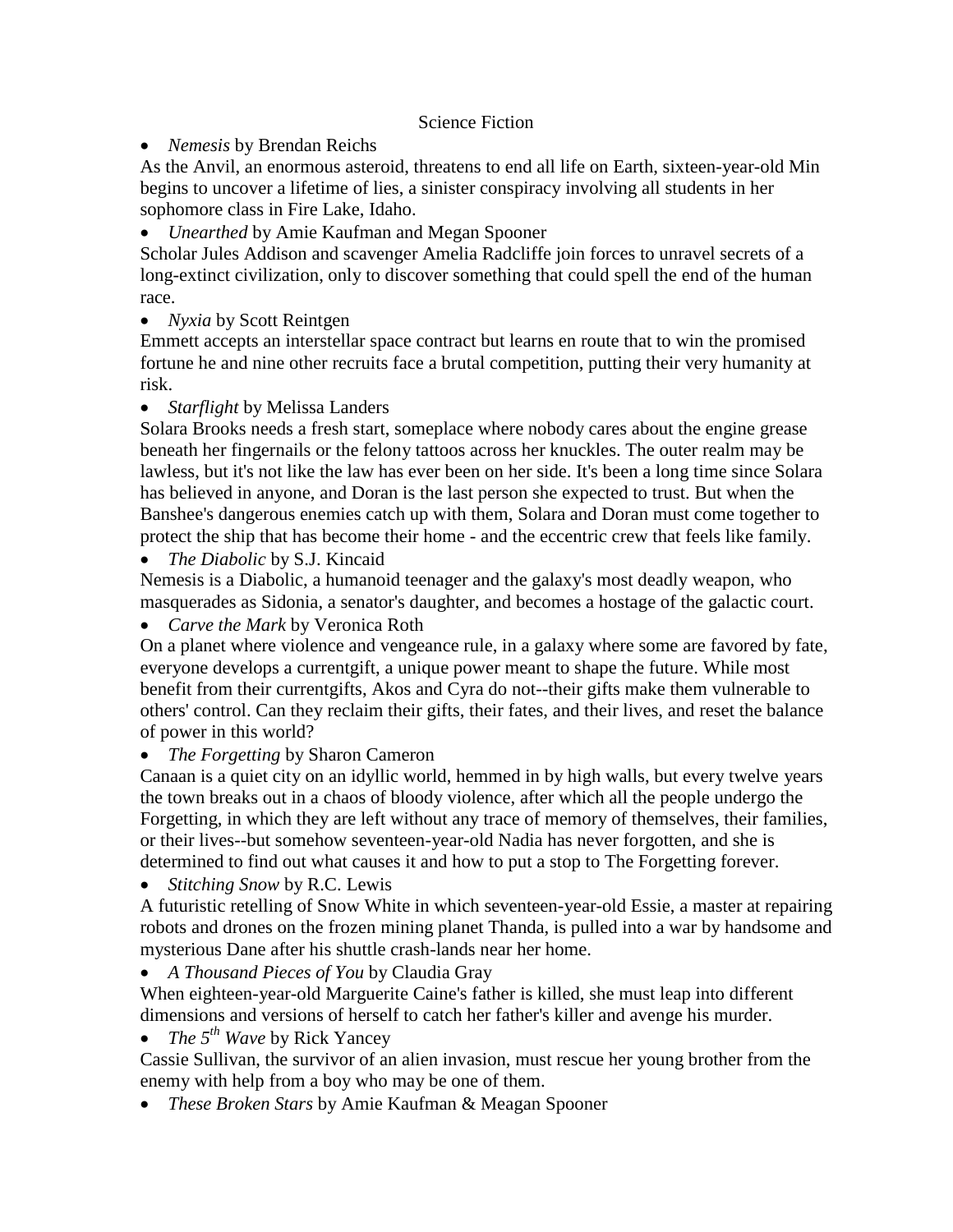Two star-crossed lovers must fight for survival when they crash land on a seemingly uninhabited planet.

*Steelheart* by Brandon Sanderson

At age eight, David watched as his father was killed by an Epic, a human with superhuman powers, and now, ten years later, he joins the Reckoners--the only people who are trying to kill the Epics and end their tyranny.

*Origin* by Jessica Khoury

Pia has grown up in a secret laboratory hidden deep in the Amazon rain forest and is genetically engineered to be immortal and be the future of the human race, but on the night of her seventeenth birthday, Pia discovers a hole in the electric fence that surrounds her sterile home and sneaks outside the compound for the first time in her life.

*Insignia* by S.J. Kincaid

Tom, a fourteen-year-old genius at virtual reality games, is recruited by the United States Military to begin training at the Pentagon Spire as a Combatant in World War III, controlling the mechanized drones that do the actual fighting off-planet.

*Across the Universe* by Beth Revis

Teenaged Amy, a cryogenically frozen passenger on the spaceship Godspeed, wakes up to discover that someone may have tried to murder her.

*Cinder* by Marissa Meyer

Cinder, a gifted mechanic and a cyborg with a mysterious past, is blamed by her stepmother for her stepsister's illness while a deadly plague decimates the population of New Beijing, but when Cinder's life gets intertwined with Prince Kai's, she finds herself at the center of an intergalactic struggle.

*Maze Runner* by James Dashner

Sixteen-year-old Thomas wakes up with no memory in the middle of a maze and realizes he must work with the community in which he finds himself if he is to escape.

*Dune* by Frank Herbert

The story of a young prince, Paul Artreides, scion of a star-crossed dynasty, and of his journey from boy to warrior to ruler of a dying planet destined to become a paradise regained.

*Ender's Game* by Orson Scott Card

Young Ender Wiggin may prove to be the military genius Earth needs to fight a desperate battle against a deadly alien race that will determine the future of the human race.

*The Hitchhiker's Guide to the Galaxy* by Douglas Adams

Seconds before Earth is demolished to make room for a galactic freeway, an earthman is saved by his friend. Together they journey through the galaxy.

*The House of the Scorpion* by Nancy Farmer

In a future where humans despise clones, Matt enjoys special status as the young clone of El Patrón, the 142-year-old leader of a corrupt drug empire nestled between Mexico and the United States.

*Academy 7* by Anne Osterland

Aerin Renning and Dane Madousin struggle as incoming students at the most exclusive academy in the Universe, both hiding secrets that are too painful to reveal, not realizing that those very secrets link them together.

*I, Robot* by Isaac Asimov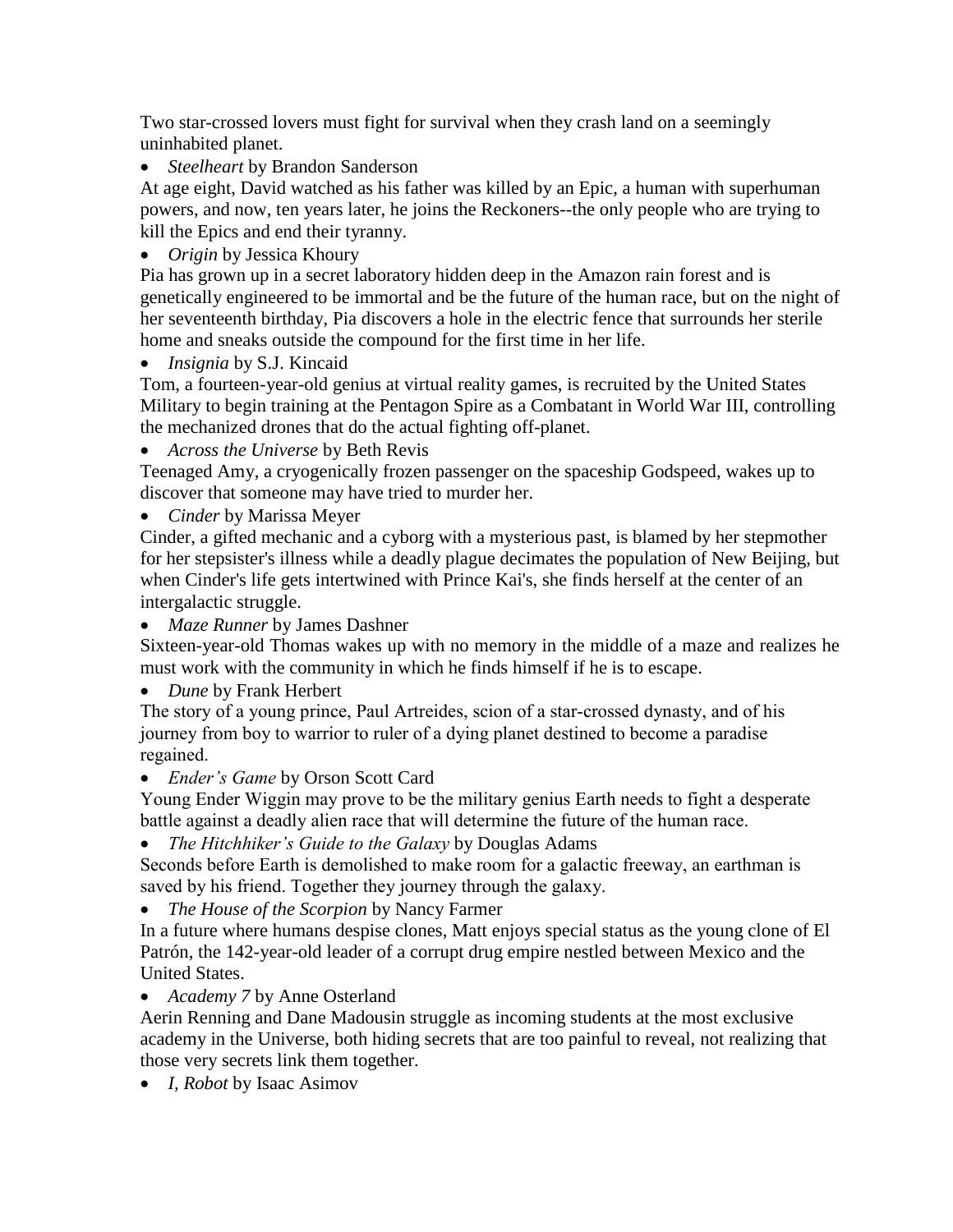Dr. Susan Calvin, the first great practitioner of the new science of robopsychology in 2008, looks back on her career with U.S. Robotics on the occasion of her retirement fifty years later, telling stories of how the mechanical race developed.

 *Maximum Ride: The Angel Experiment* (Title in Series: *School's Out Forever, Saving the World and Other Extreme Sports, The Final Warning, Max, Fang*) by James Patterson

After the mutant Erasers abduct the youngest member of their group, the "bird kids," who are the result of genetic experimentation, take off in pursuit and find themselves struggling to understand their own origins and purpose.

*Peeps* by Scott Westerfeld

Cal Thompson is a carrier of a parasite that causes vampirism, and must hunt down all of the girlfriends he has unknowingly infected.

*War of the Worlds* by H.G. Wells

An intellectually superior race invades the earth.

*A Winkle In Time* by Madeline L'Engle

Meg Murry and her friends become involved with unearthly strangers and a search for Meg's father, who has disappeared while engaged in secret work for the government.

*I am Number Four* by Pitticus Lore

In rural Ohio, friendships and a beautiful girl prove distracting to a fifteen-year-old who has hidden on Earth for ten years waiting to develop the Legacies, or powers, he will need to rejoin the other six surviving Garde members and fight the Mogadorians who destroyed their planet, Lorien.

• The Foundation Trilogy by Isaac Asimov

For twelve thousand years the Galactic Empire has ruled supreme. Now it is dying. But only Hari Sheldon, creator of the revolutionary science of psychohistory, can see into the future to a dark age of ignorance, barbarism, and warfare that will last thirty thousand years. To preserve knowledge and save mankind, Seldon gathers the best minds in the Empire—both scientists and scholars—and brings them to a bleak planet at the edge of the Galaxy to serve as a beacon of hope for a fututre generations. He calls his sanctuary the Foundation. But soon the fledgling Foundation finds itself at the mercy of corrupt warlords rising in the wake of the receding Empire. Mankind's last best hope is faced with an agonizing choice: submit to the barbarians and be overrun—or fight them and be destroyed.

*2001: A Space Odyssey* by Arthur C. Clarke

The spacecraft Discovery journeys to the outer edge of the solar system, and two navigators become uneasy when Hal, the craft's talking computer system, demonstrates unusual behavior.

*The Time Machine* by H.G. Wells

The Time Machine conveys the time traveler into a far distant future on a slowly dying Earth. In The Invisible Man a young scientist becomes invisible and then insane.

*Neuromancer* by William Gibson

Case, a nerve-damaged data thief, is recruited by a new employer for a last-chance run against a powerful artificial intelligence.

*Timeline* by Michael Crichton

When a group of scientists learns how to travel through time, they enter life in fourteenthcentury feudal France and threaten the history of the world.

*The Island of Dr. Moreau* by H.G. Wells